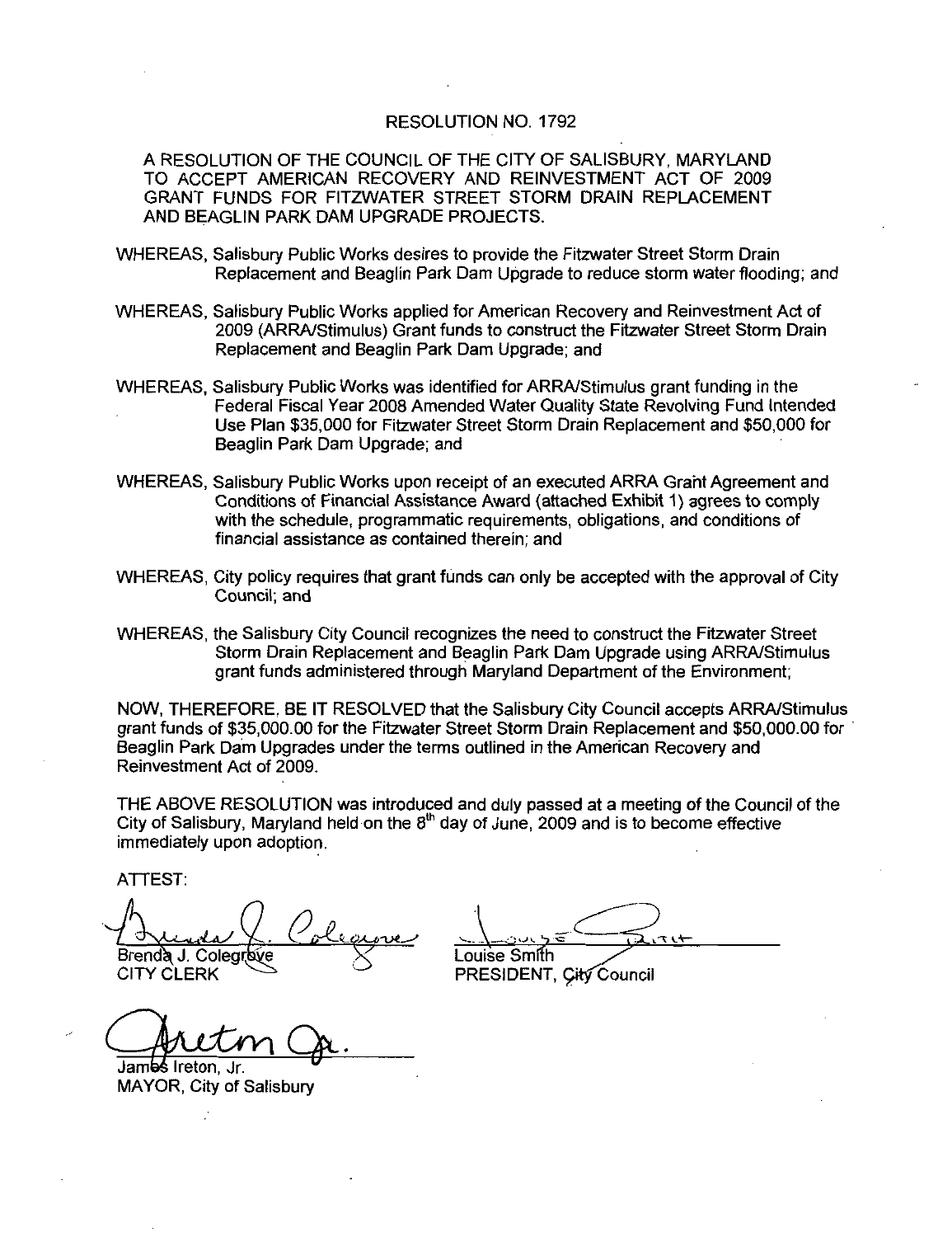## INTER

# OFFICE MEMO

## Office of the Mayor

To: City Council From: John R. Pick **Subject:** Acceptance  $\oint$  Federal Grants for Fitzwater St. Storm Drain Replacement and Beaglin Park Dam (Schumaker Pond Dam) Upgrade **Date:** June 3, 2009

In relation to the attached item, I authorized Chip Messick to sign the attached grant acceptance documents so that we could submit them before the deadline of May <sup>30</sup> despite the fact that the Council had not **Date:** June 3, 2009<br>In relation to the attached item, I authorized Chip Messick to sign the attached grant acceptance documer<br>so that we could submit them before the deadline of May 30 despite the fact that the Council ha In relation to the attached item, I authorized Chip Messick to sign the attached grant acceptance documers so that we could submit them before the deadline of May 30 despite the fact that the Council had not accepted these agenda for the May 26 Council meeting. Rather than call for a special Council meeting on this item, I authorized Mr. Messick to sign the documents based on the fact that, if the Council decided that you did not want us to accept these grant funds, we could simply stop further processing of the grant application. were not processed because of his illness. They came to Mr. Messick's attention too late to be added to the agenda for the May 26 Council meeting. Rather than call for a special Council meeting on this item, I authorized M nor would it commit the expenditure of any City funds.

If you have any questions, please let me know.

cc: Mayor Ireton Brenda Colegrovc Chip Messick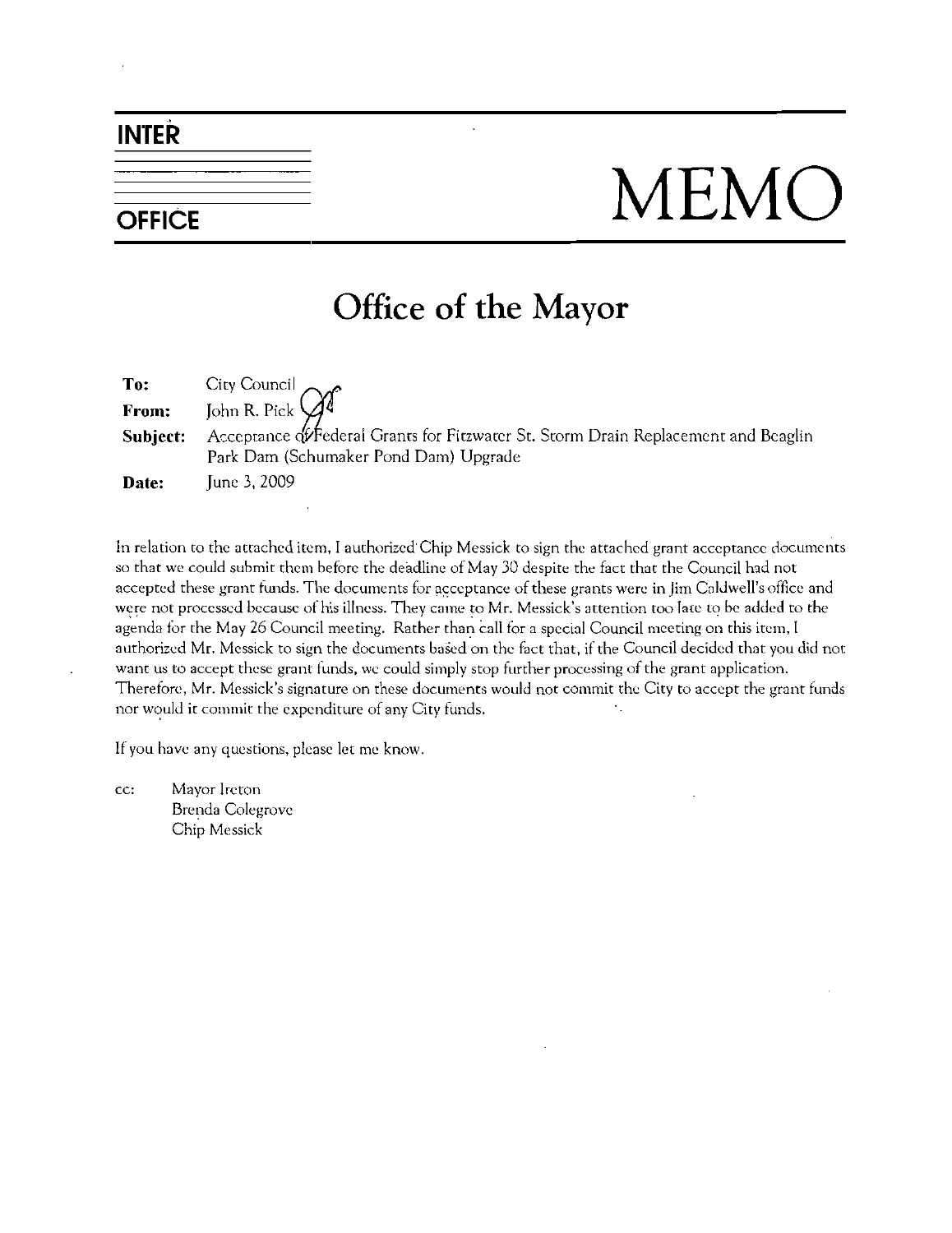

## Salisbury Public Works

Newell W. Messick, P.E. Acting Director

o<br>op <del>he</del> s<sup>o</sup> an ze m<del>he</del><br>.

Government Office Building 1z5 N Division Street Rm zo2 125 N Division Street Rm 202<br>Salisbury Maryland 21801-4940<br>410-548-3170<br>410-548-3107 – Fey 410-548-3170<br>410-548-3107 Fax

#### Memo: Federal Grant Money Resolution Date: May 29, 2009

To: John Pick, City Administrator

The Public Works Department would like to add the attached Resolution to the next available City Council meeting agenda This Resolution will allow the City Council to accept American Recovery and Reinvestment Act of 2009 (ARRA) grant money for the Fitzwater Street Storm Drain Replacement and Beaglin Park Dam Upgrade in the amount of \$35,000 and \$50,000 respectfully.

The Fitzwater Street Storm Drain Replacement project will replace <sup>a</sup> French drain style catch basin at the comerofFitzwater Street and Delaware Avenue with <sup>a</sup> larger catch basin and outfall pipe into Mitchells Pond. This project will also include installation of a catch basin hood to prevent floatable debris from entering the pond

The Beaglin Park Dam Upgrade project will involve the installation of vinyl sheet piling that will give the dam the ability to safely pass the 50% Probable Maximum Flood (greater than a 1000 year storm frequency, a storm which has a probability of occurring once every 1000 years) and meet the requirement of the Consent Order issued by the Dam Safety Division of the Maryland year storm frequency, a storm which has a probability of occurring once every 1000 years) and<br>meet the requirement of the Consent Order issued by the Dam Safety Division of the Maryland<br>Department Environment for this exis Department Environment for this existing dam. This upgrade will prevent erosion of the existidam's embankment during catastrophic storm conditions.<br>For any additional questions you may have, I can be reached at  $(410)$  54 give the dam the ability to safe<br>year storm frequency, a storm with<br>meet the requirement of the Co<br>Department Environment for the<br>dam's embankment during catal<br>For any additional questions ye<br>emessick@ci.salisbury.md.us.

Sincerely

 $N$  New PII W. Messick, P.E. bety Division of the M<br>prevent erosion of the<br>10) 548-3170 or by c-<br>rely,<br> $\bigcup_{s}$   $\bigcup_{s}$   $\bigcup_{s}$   $\bigcup_{s}$   $\bigcup_{s}$   $\bigcup_{s}$   $\bigcup_{s}$   $\bigcup_{s}$   $\bigcup_{s}$   $\bigcup_{s}$   $\bigcup_{s}$   $\bigcup_{s}$   $\bigcup_{s}$   $\bigcup_{s}$   $\bigcup_{s}$   $\bigcup_{s}$   $\bigcup$ 

Acting Director of Public Works

 $\frac{2q}{q}$ 

Cc: Lee Beauchamp Weston Young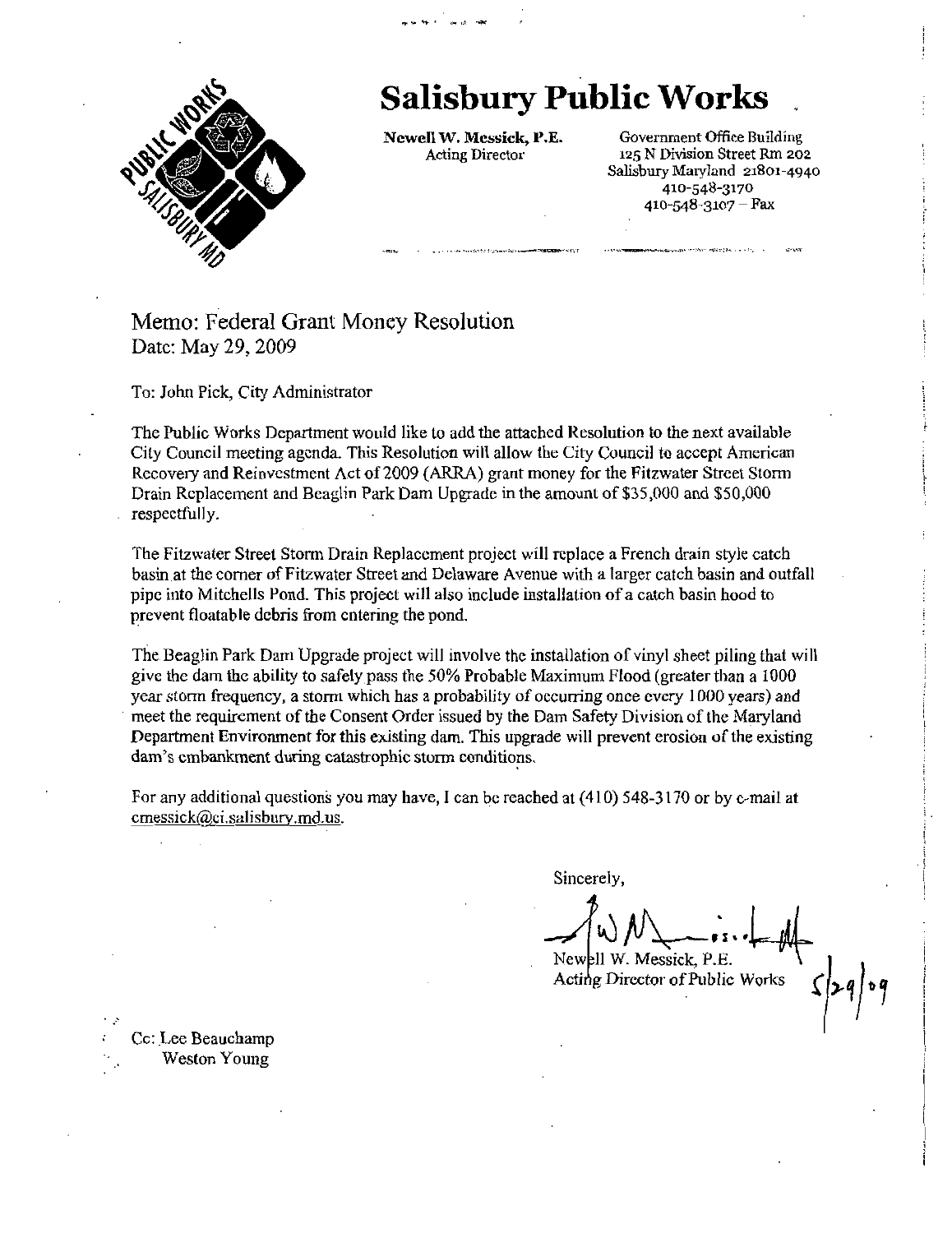May 26, 2009



A Team of Teams **Making a Difference!**  Marycarole "Missy" Martin, Division Chief State Revolving Fund Loan Division Water Quality Financing Administration Maryland Department of the Environment 1806 Washington Boulevard Baltimore, MD 21230

RE: American Recovery and Reinvestment Act (ARRA) of 2009 (STIMULUS) 2008 Water Quality State Revolving Fund WQSRF

- Amended Intended Use Plan (IUP) WQSRF Estimated ARRA Grant Amounts:<br>
 Beaglin Park Dam Upgrade \$50,000
	-
	- Beaglin Park Dam Upgrade \$50,000<br>Fitzwater Street Storm Drain Replacement \$35,000  $\bullet$

Dear Ms. Martin:

With reference to your May 5, 2009 letter regarding ARRA Grants for the referenced projects attached are thefollowing materials and signed agreements for execution as requested: Neferice to your may 5, 2009 letter regarding ARRA Grants, attached are the following materials and signed agreem<br>ted:<br>MDE 5-05-09 Cover letter.<br>ARRA/Stimulus Grants SRF Programmatic Requirements

- 
- 
- Signed Beaglin Park Dam Upgrade Agreement
- Signed Beaglin Park Dam Upgrade Conditions of Financial Assistance Award
- Signed Fitzwater St. Storm Drain Replacement Agreement
- Signed Fitzwater St. Storm Drain Replacement Conditions of Financial Assistance Award

<sup>I</sup> signed these documents for James Caldwell who recently retired for health reasons

Thank you for your courteous and cooperative assistance on these worthwhile projects Thank you for your courteous and cooperative assistance on these worthwhile projector any questions you may have, I can be reached at (410) 548-3170 or by e-mail at construct when<br>I signed these documents for Jan<br>Thank you for your courteous a<br>For any questions you may have<br>cmessick@ci.salisbury.md.us.

NEWELL W. MESSICK III, P.E. **ACTING DIRECTOR** 

Government Office Building Powermient Once Bullary<br>125 North Division Street<br>Sallsbury, MD 21801-4940<br>Phone: (410) 548-3170 Sallsbury, MD 21801-4940 NEWELL W. MESSICK III, P.E.<br>ACTING DIRECTOR<br>Government Office Bullding<br>125 North Division Street<br>Sallsbury, MD 21801-4940<br>Phone: (410) 548-3170<br>Fax: (410) 548-3107<br>ww.cl.sallsbury.md.us/publicworks/

Phone: (410) 548-3170<br>Fax: (410) 548-3107

Xc w/ encls: John Pick Pamela Oland Weston Young Lee Beauchamp Dale Pusey Greg Stevens

Sincerely,

V V V CHE

 $\mathcal{L}$   $\left| \mathcal{L} \varphi \right|$   $\circ \varphi$ 

Acting Director of Public Works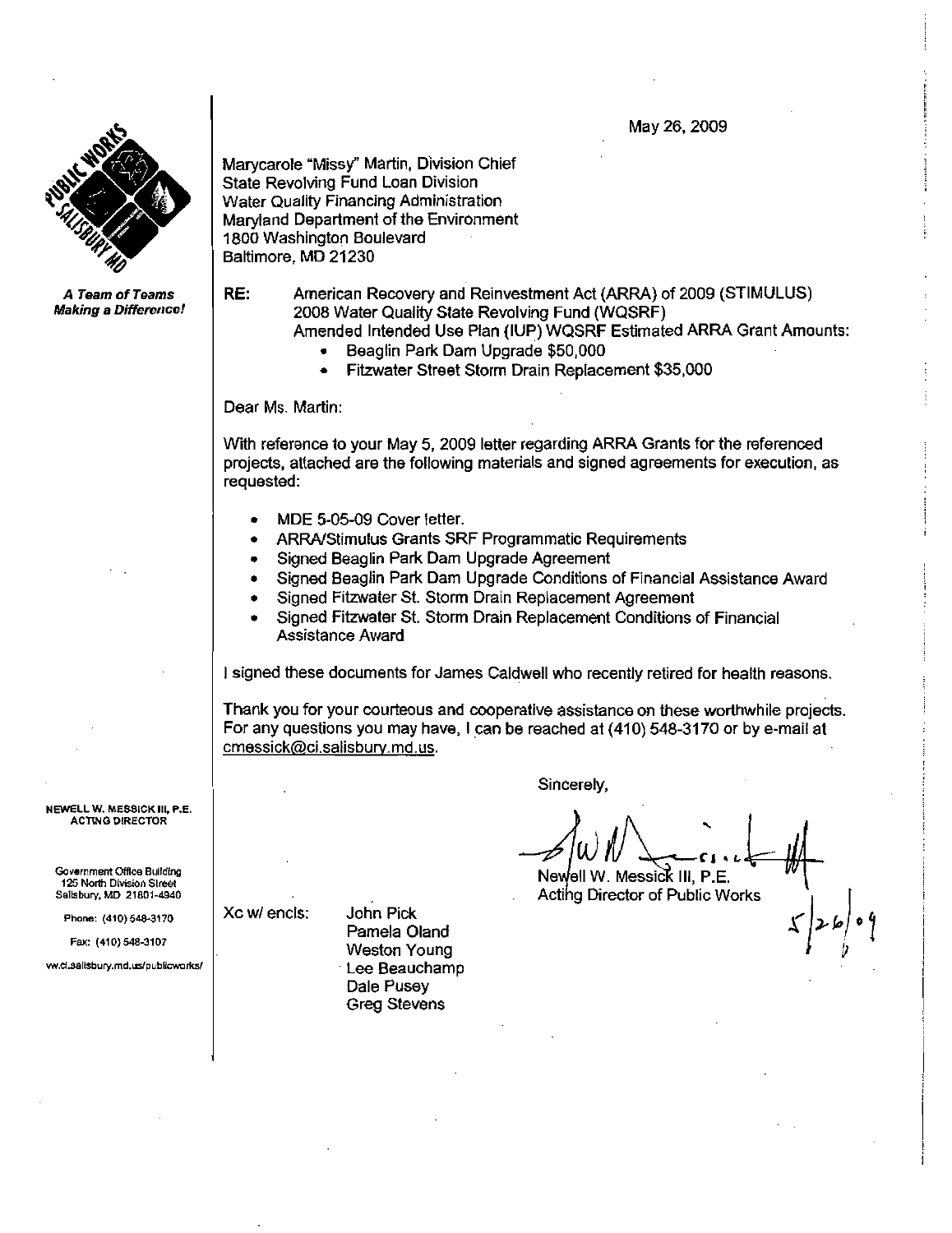West Copyright Co



**MARYLAND DEPARTMENT OF THE ENVIRONMENT** 

1800 Washington Boulevard • Baltimore MD 21230 410-537-3000 • 1-800-633-6101

Martin O'Mallev Governor

Shari T. Wilson Secretary

Anthony G. Brown Lt. Governor

May 5, 2009

Robert M. Summers, Ph.D. Deputy Secretary

Mr. James S. Caldwell, P.E. Director of Public Works City of Salisbury 125 N. Division Street Salisbury MD 21801

RE: American Recovery and Reinvestment Act (ARRA) of 2009 (STIMULUS) 2008 Water Quality State Revolving Fund (WQSRF) Amended Intended Use Plan (IUP) WQSRF Estimated ARRA Grant Amounts:

- Beaglin Park Dam Upgrade \$50,000
- Fitzwater Street Storm Drain Replacement \$35,000

Dear Mr. Caldwell:

The above project(s) has been identified for ARRA/Stimulus grant funding in the Federal Fiscal Year 2008 Amended WQSRF IUP. Attached is the preliminary information regarding the programmatic requirements that must be addressed prior to execution of the ARRA Grant Agreement. Also enclosed is the ARRA Grant Agreement and Conditions of Financial Assistance Award for your review and signature. The agreement must be signed and returned to me by May 30, 2009. Please note that the forant Agreement ninst the signed by a duly Authorized Ropresentative acting on behalf of the Grant Recipient. This Authorized Representative indicated on the chclosed Grant Agreement has changed, please contact us immediately for modifications. If you are not interested in pursuing the ARRA grant funding, written notification should be sent either by email or letter by May 15, 2009.

Please note the ARRA/STIMULUS legislation requires funding for "shovel ready" projects, and as such, projects identified for funding that do not submit their approvable final plans and specifications to MDE by July 30, 2009, and do not open bids by September 30, 2009, and do not start construction by December 31, 2009 will not receive any Stimulus funding. The applicants may have an opportunity to reapply for future non-Stimulus LOAN funding.

Please do not hesitate to contact me at 410-537-3980/mmartin@mdc.state.md.us or Teresa Ernest of my staff at 410-537-3243/ternest@mde.state.ind.us regarding this letter or the attachments. We look forward to working with you throughout the grant execution process,

Sincerely.

Nissy Martin

Marycarole "Missy" Martin, Division Chief State Revolving Fund Loan Division Water Quality Financing Administration

Enclosure(s):

Programmatic Requirements ARRA Grant Agreement w/Conditions of Financial Assistance Award

cc: Mr. Jag Khuman/ Mr. Walid Saffouri/ Mr. Andrew Sawyers/ Ms. Teresa Ernest Mr. Weston S. Young/Mr. Lee Beauchamp



www.mde.state.md.us

TTY Users 1-800-735-2258 Via Maryland Relay Service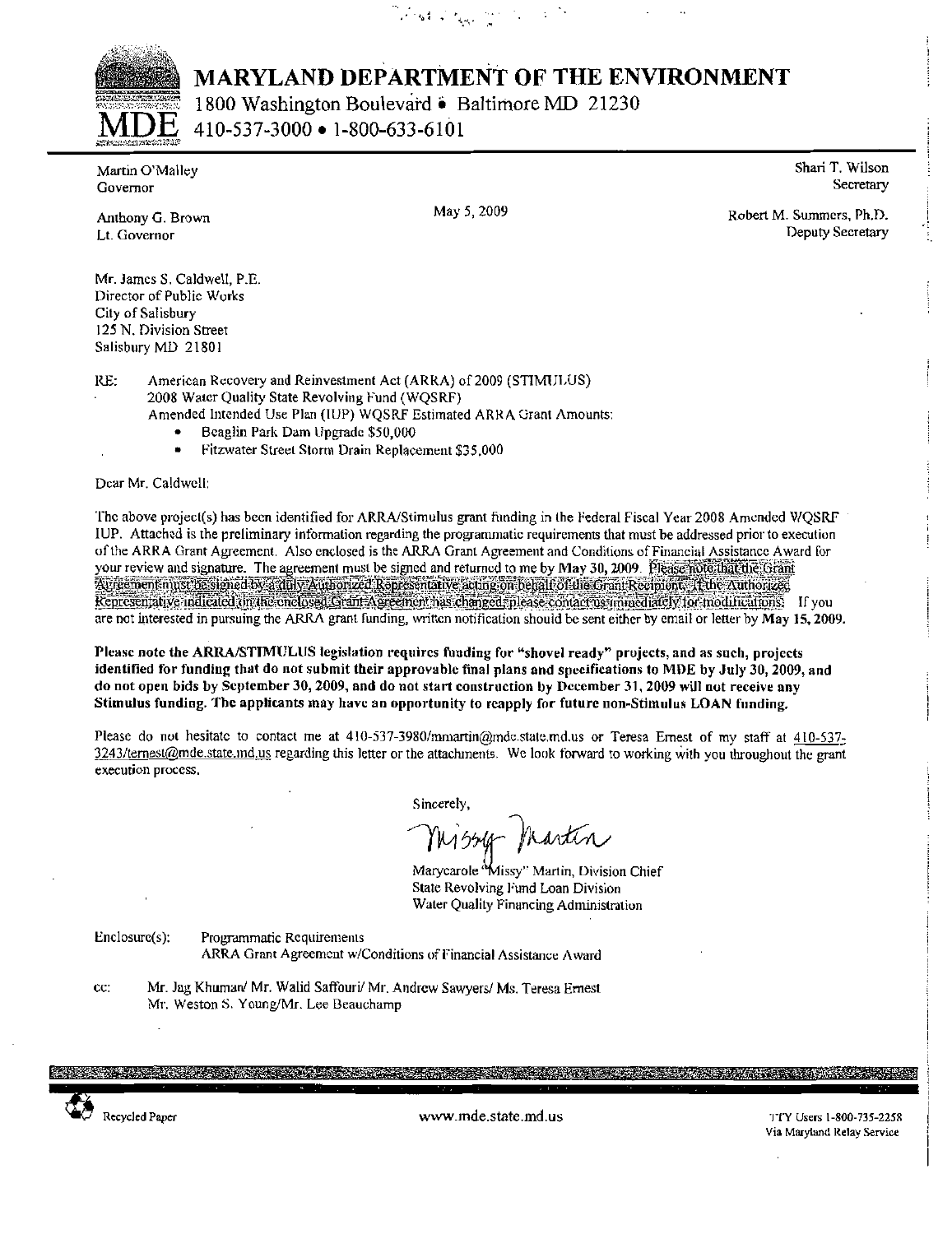#### ARRA/STIMULUS GRANTS STATE REVOLVING FUND (SRF) PROGRAMMATIC REQUIREMENTS

FINAL PLANS AND SPECS - Plans and specifications must be reviewed and approved by MDE prior to biddine

#### BIDDING

**MDE Insert:** "Requirements and Contract Provisions....", referred to as the "MDE Insert" **must**<br>be included with bid packages. The MDE Insert outlines certain contractor responsibilities (e.g.,<br>Eaderal wage rates, Buy, A Federal wage rates, Buy American, Minority & Women Business participation, ARRA logo on project sign. etc.) Contact MDE's Project Manager for the proper MDE Insert. -MDE Insert: "Requirements and Contract Provisions....", referred to as the "I<br>be included with bid packages. The MDE Insert outlines certain contractor re<br>Federal wage rates, Buy American, Minority & Women Business partic

-Disadvantaged Business Enterprise (DBE) - EPA regulations require that SRF recipients and **ARRA/STIMULUS GRANTS**<br> **STATE REVOLVING FUND (SRF)**<br> **PROGRAMMATIC REQUIREMENTS**<br> **PROGRAMMATIC REQUIREMENTS**<br> **FINAL PLANS AND SPECS – Plans and specifications must be reviewed and approved by MDE**<br> **prior to bidding.**<br> **RERACTINULUS GEANTS<br>
STATE REVOLVING FUND ISRD.**<br> **PROGRAMMATIC REQUIREMENTS**<br>
FROM THANS AND STRCS - Plums and specifications must be reviewed and approved by MDE<br>
REPART IN ANSIS THE THE SECTION OF THE SECTION CONSULTS sub-recipients (i.e.-loan recipients, prime contractors, consultants) make a Good Faith Effort to subsinesses.<br>award a fair share of work to qualified small, minority and women's businesses. This requirement includes procurements in the categories of construction,  $A/E$  and other services, equipment, and supplies. Affirmative steps must be demonstrated and documented. Questions regarding the SRF Disadvantaged Business Enterprise (DBE) -EPA regulations require that SRF recipients and sub-recipients (i.e. loan recipients, prime contractors, consultants) make a Good Faith Effort to award a fair share of work to quali **-Disadvantaged Business Enterprise (DBE)** -EPA regulasub-recipients (i.e.-loan recipients, prime contractors, cons award a fair share of work to qualified small, minority and includes procurements in the categories of **c** 

WATER/SEWER PLANS – Water and Sewer projects being funded through the SRF must be consistent with the County Water and Sewer Plan. Projects must conform to Maryland Priority Places Executive Order and be located in a Priority Funding Area.

 $ENVIRONMENTAL REVIEW - Projects must undergo a State environmental review (applied be)$ consistent with the County Water and Sewer Plan. Projects must conform to Maryland Priority Place<br>Executive Order and be located in a Priority Funding Area.<br>ENVIRONMENTAL REVIEW – Projects must undergo a State cnvironmenta Executive Order and be located in a Priority Funding Area.<br> **ENVIRONMENTAL REVIEW** – Projects must undergo a State cnvironmental review (applic<br>
water and sewer projects) and State clearinghouse review. The process typical

**BID PACKAGES** – Once the lowest responsive, responsible bidder has been determined, the bid package should be forwarded to the Department for coordination ofreview for consistency with the rules and regulations for funding projects utilizing the SRF Program

**CONTRACTS/AGREEMENTS** – Any contract/agreements associated with the work being performed and funded by the loan must be submitted and approved by the Department

BOARD OF PUBLIC WORKS – The Department will seek Board of Public Works once bids have been opened and submitted to MDE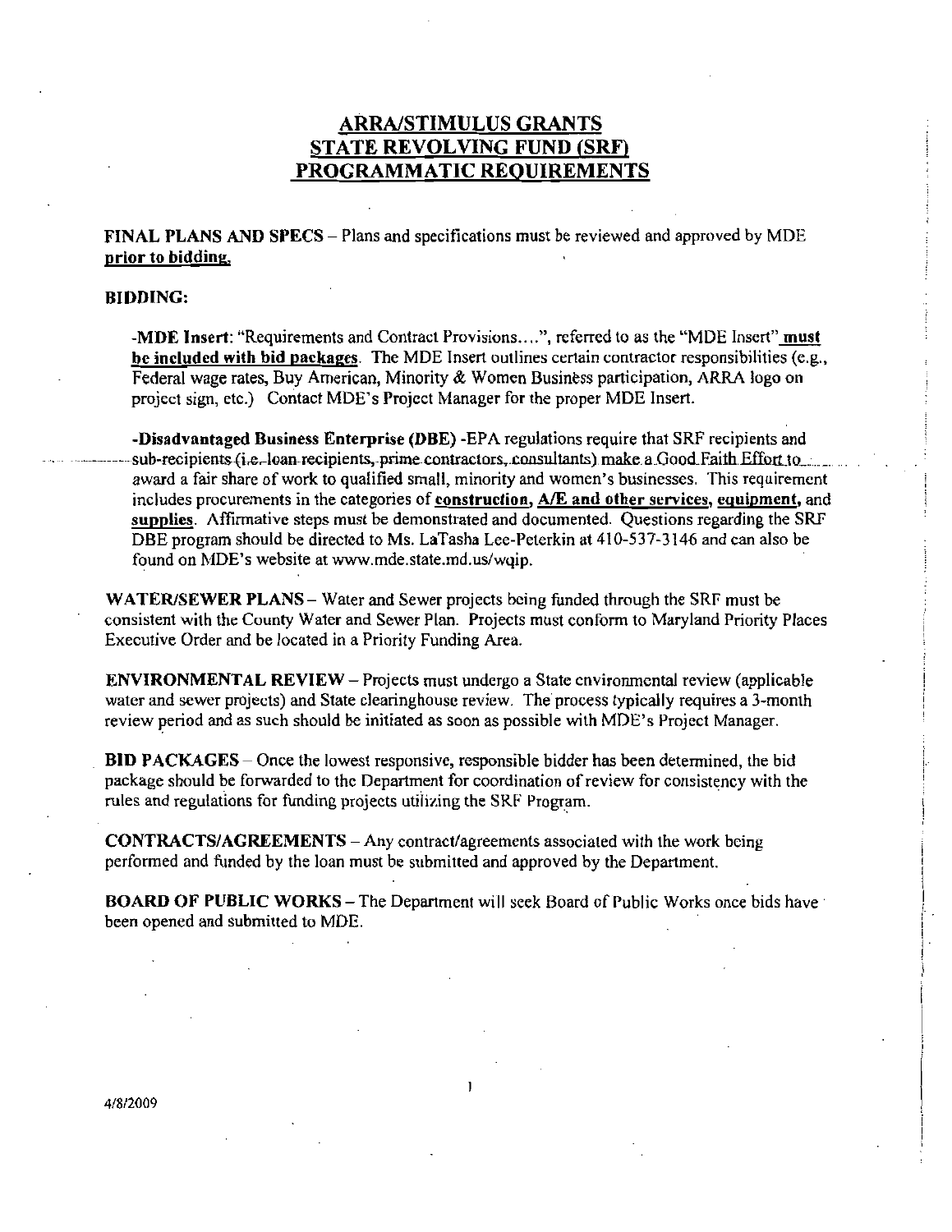### GRANT AGREEMENT FOR FUNDING UNDER THE AMERICAN RECOVERY AND<br>NVESTMENT ACT OF 2009 FROM THE WATER QUALITY REVOLVING LOAN FU<br>BETWEEN REINVESTMENT ACT OF 2009 FROM THE WATER OUALITY REVOLVING LOAN FUND MARYLAND DEPARTMENT OF THE ENVIRONMENT AND **CITY OF SALISBURY**

 $2.334 \times 10^{-10}$ 

In accordance with the American Recovery and Reinvestment Act of 2009 (ARRA) the US EPA awarded <sup>a</sup> grant to the State from the Clean Water State Revolving Fund under Title <sup>6</sup> of the Federal Water Pollution Control Act

As contemplated by ARRA, the General Assembly of the State has amended the Maryland Water Quality Financing Administration Act (the "Act"), codified at Sections 9-1601 through 9-1622 of the Environment Article of the Annotated Code of Maryland, as amended, to authorize the Maryland Water Quality Financing Administration (the "Administration"), a unit of the Maryland Department of the Environment (the "Department"), to provide financial assistance in the form of grants, among other things, to eligible grantees for projects, as permitted or required by ARRA.

As a result, the Administration is providing financial assistance in the form of a grant to City of As a result, the Administration is providing financial assistance in the form of a grant to City s<br>Salisbury (the "Grantee") in an amount of up to \$50,000 (Fifty Thousand Dollars) using ARRA funds Salisbury (the "Grantee") in an amount of up to \$50,000 (Fifty Thousand Dollars) using ARRA funds<br>under CFDA NUMBER 66.458 for the <u>Beaglin Park Dam Upgrade</u> project (the "Project"), more<br>particularly described as installi

Therefore, in consideration of the foregoing and the mutual promises and covenants contained herein, the Department acting by and through the Administration, and the Grantee hereby agree as follows

#### OBLIGATIONS OF GRANTEE FOR THE PROJECT

- 1 The Grantee shall submit final biddable plans and specifications to the Department for approval prior to July 30, 2009.
- $L2$  The Grantee shall open contract bids or proposals prior to September 30, 2009.
- $1.3$  The Grantee shall submit the construction contract procurement documents listed in Appendix A: Grant condition  $\#13$  to the Department for approval, within 30 days of bid opening and no later than October 30, 2009.
- 1.4 The Grantee shall start construction, on or before December 31, 2009.
- $L_5$  If the Grantee fails to meet any of the due dates identified in Sections L through L4 above, this grant agreement shall automatically terminate and the Department and Administration shall be released from any and all obligations to finance the Project
- $L6$  The Grantee agrees to comply with all the requirements of the Conditions of Financial Assistance Award, which is attached as Appendix A to this agreement and incorporated by reference herein.
- 1.7 The Grantee agrees to use these funds for eligible project costs only.
- L8 The Grantee agrees to successfully complete the project by the completion date in the Pre Application for Financial Assistance, unless an extension is granted by the Department.

FINAL April 15, 2009

Page 1 of 2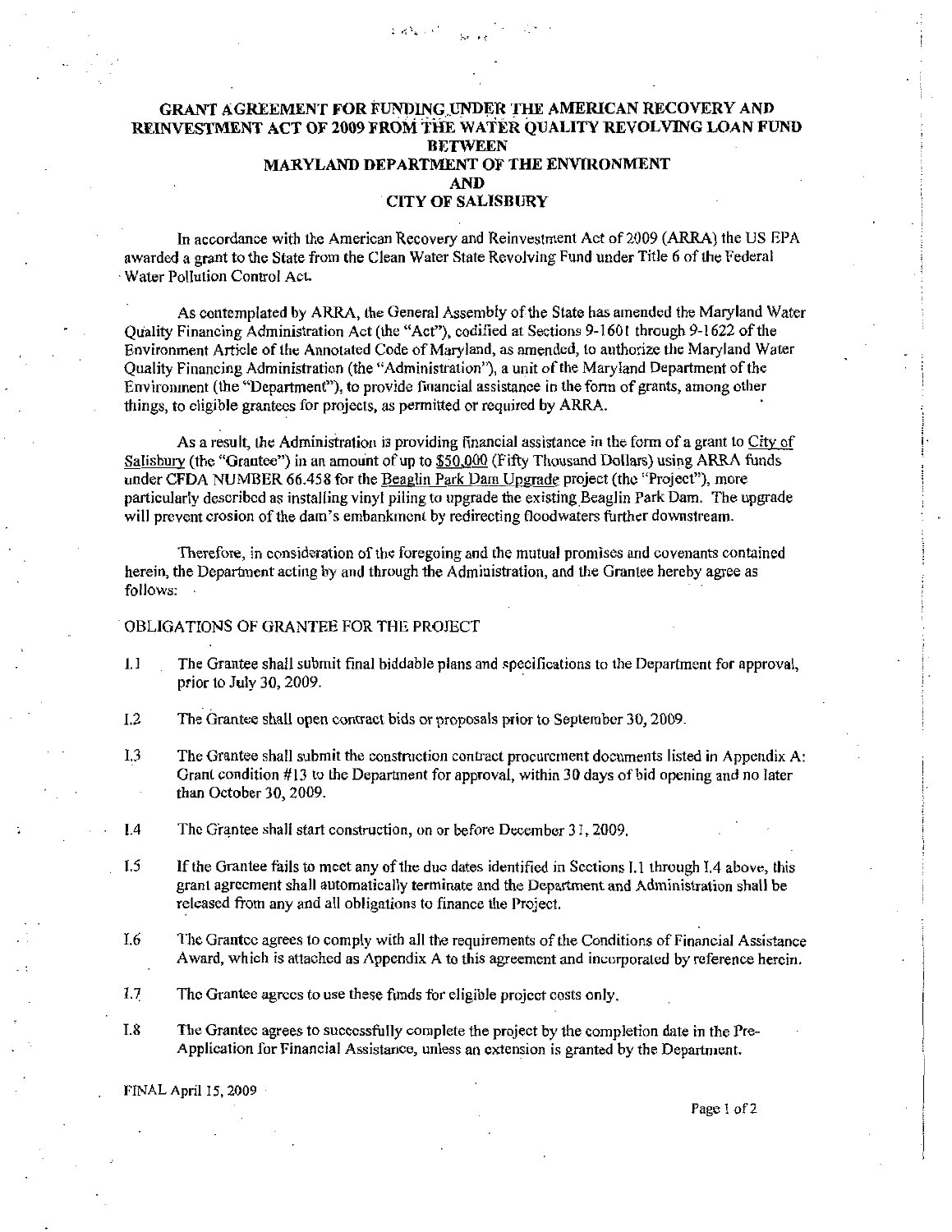$1.9$ The Grantee agrees to comply with the requirements set forth in the American Recovery and Reinvestment Act of 2009, as may be amended from time to time, all applicable federal regulations, all applicable guidance issued by EPA, the Act, and any guidance or regulations promulgated thereunder.

#### OBLIGATIONS OF THE DEPARTMENT

 $II.1$ The Department and the Administration shall use its best efforts to secure ARRA funds, State budget appropriation, and approvals from the Maryland Board of Public Works for the Project.

#### **GENERAL CONDITIONS**

- $III.1$ The financial assistance provided for under this Agreement is subject to availability of ARRA funds and is contingent upon approval by the Maryland Board of Public Works.
- $III.2$ The financial assistance provided for under this Agreement is limited to eligible project costs, as determined by the Department in its sole discretion, not to exceed the amount identified in this Agreement.
- $III.3$ The Department or the Administration reserves the right to unilaterally terminate this Agreement without penalty for failure to comply with any of the terms of this Agreement or failure to comply with any of the terms of the Conditions of Financial Assistance Award.

#### **ATTEST:**

#### MARYLAND DEPARTMENT OF THE ENVIRONMENT

**WITNESS** 

Jag Khuman, Director Maryland Water Quality Financing Administration

#### **EFFECTIVE DATE**

**ATTEST:** 

**CITY OF SALISBURY** Newell W Messick III, P.E.

Acting Director, Public Works

 $5 - 26 - 09$ DATE

The effective date of this Agreement is the date of execution by the Maryland Department of the Environment shown above. This Agreement expires on September 30, 2012.

FINAL April 15, 2009

Page 2 of 2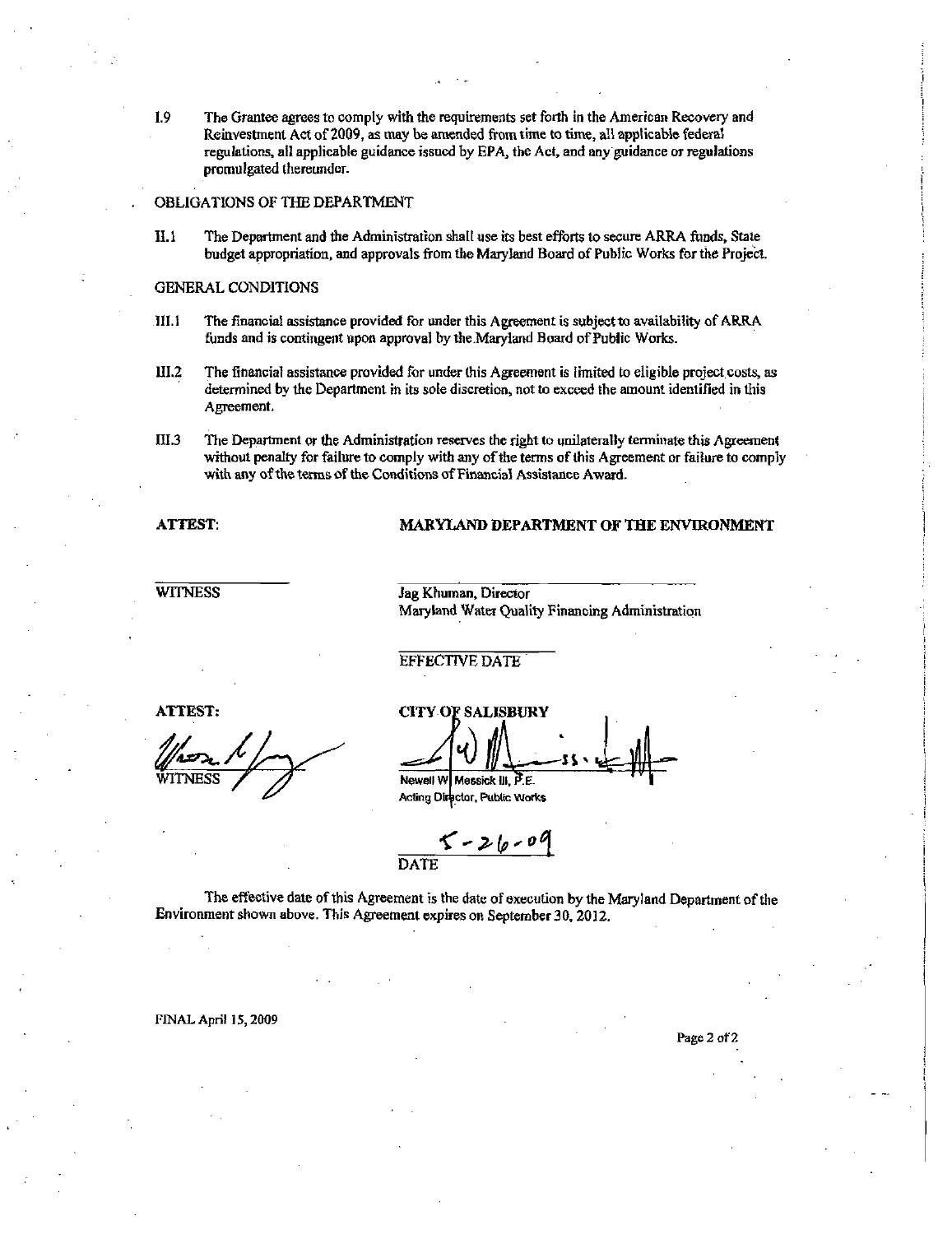#### **MARYLAND DEPARTMENT OF THE ENVIRONMENT**

### **CONDITIONS OF FINANCIAL ASSISTANCE AWARD** FOR PROJECTS USING FEDERAL GRANT FUNDS FROM THE AMERICAN RECOVERY AND REINVESTMENT ACT (ARRA) OF 2009

#### Project Name: Beaglin Park Dam Upgrade

Project Number: WOSG0851123L

Upon the receipt of grant funding from the Maryland Department of the Environment (the "Department"), the following conditions are understood and accepted as binding upon the recipient organization.

- The recipient agrees to utilize the ARRA funds for the eligible project costs as described in the Pre-Application for Financial Assistance, the Grant Agreement, and as approved by the State Board of Public Works.
- The recipient agrees to secure sufficient funds to cover all project costs not financed by ARRA funds in order to complete the project.
- $3<sub>1</sub>$ The recipient agrees to immediately notify the Department of its inability to proceed with the project due to a lack of funds to cover project costs not financed by ARRA funds or for any other reason.
- The recipient agrees to adhere to the schedule in the ARRA  $\blacktriangleleft$ Grant Agreement with the Department, and agrees that project construction must begin by December 31, 2009.
- The recipient agrees to make good-faith efforts to utilize 5. Minority and Women Business Enterprises (M/WBE) in all procurements, and require the prime contractors and A/E firms to do the same, consistent with the Department's Disadvantaged Business Enterprise Program procedures. Additional information on the Department's M/WBE goals and required affirmative steps is available on the website at: www.mdc.state.md.us/wqfa
- If ARRA funds are to be used for payment of Architectural/Engineering (A/E) consultants, the recipient agrees to procure such A/E consultants for planning, design, construction management/inspection and/or grant management in accordance with Federal regulations under 40CFR Part 30 (Non-profit recipient) or 40CFR Part 31 (Governmental recipients). The maximum salary rate for A/E services cannot exceed \$73.40 per hour. For-profit businesses will follow procurement procedures under 40CFR Part 31, and should contact the Department for additional information.
- $.7.$ If ARRA funds are to be used for payment of A/E services, the recipient agrees to submit to the Department for review and approval A/E services contract prior to execution. For design phase A/E services, it is presumed that the recipient has already. at its own expense, initiated work to meet the "shovel ready" project deadlines. For recipients seeking ARRA funds for eligible design phase A/E costs, these expenses shall only be

reimbursed if construction of the project begins on or before 12/31/09 and the A/E services were procured in accordance with Federal regulations under grant condition number 6.

- $\overline{\mathbf{R}}$ The recipient agrees that it will only award a contract to an A/E consulting firm upon proof of professional liability insurance in an amount reasonable and customary for the services being performed.
- 9, The recipient agrees to procure fixed price construction contracts and comply with Federal regulations under 40 CFR Part 30 (Nonprofit recipient) or 40 CFR Part 31 (Governmental recipients). For construction contracts greater than \$100,000, the recipient agrees to procure contractors using non-restrictive specifications (specified equipment or equal) and formal open, competitive, bidding procedures by advertising the request for bids in publications having widespread circulation. For contracts less than \$100,000, the recipient has the option to use the small purchase procurement procedures (obtain price quotes from at least 3 vendors). For-profit businesses will follow procurement procedures under 40CFR Part 31, and should contact the Department for additional information.
- 10. The recipient agrees to comply with the Buy American Requirement of ARRA, which states that all of the iron, steel, and other manufactured goods used as materials in the project are produced or manufactured in the United States, unless a waiver is granted.
- 11. The recipient agrees, for construction contracts, to require the contractors to post a Bid Bond (generally 5% of bid amount), Performance Bond and Payment Bond for 100% of the contract price (generally applicable to contracts over \$100,000 or as determined by the Department).
- 12. The recipient agrees not to advertise for bids for construction contracts prior to obtaining written approval of the plans and specifications from the Department. The recipient agrees to be bound by the provisions of the "MDE insert" and shall include the "MDE Insert" in bidding documents that outlines certain contractor responsibilities (e.g., Federal wage rates, Buy American, Minority & Women Business participation, ARRA logo on project sign, etc.)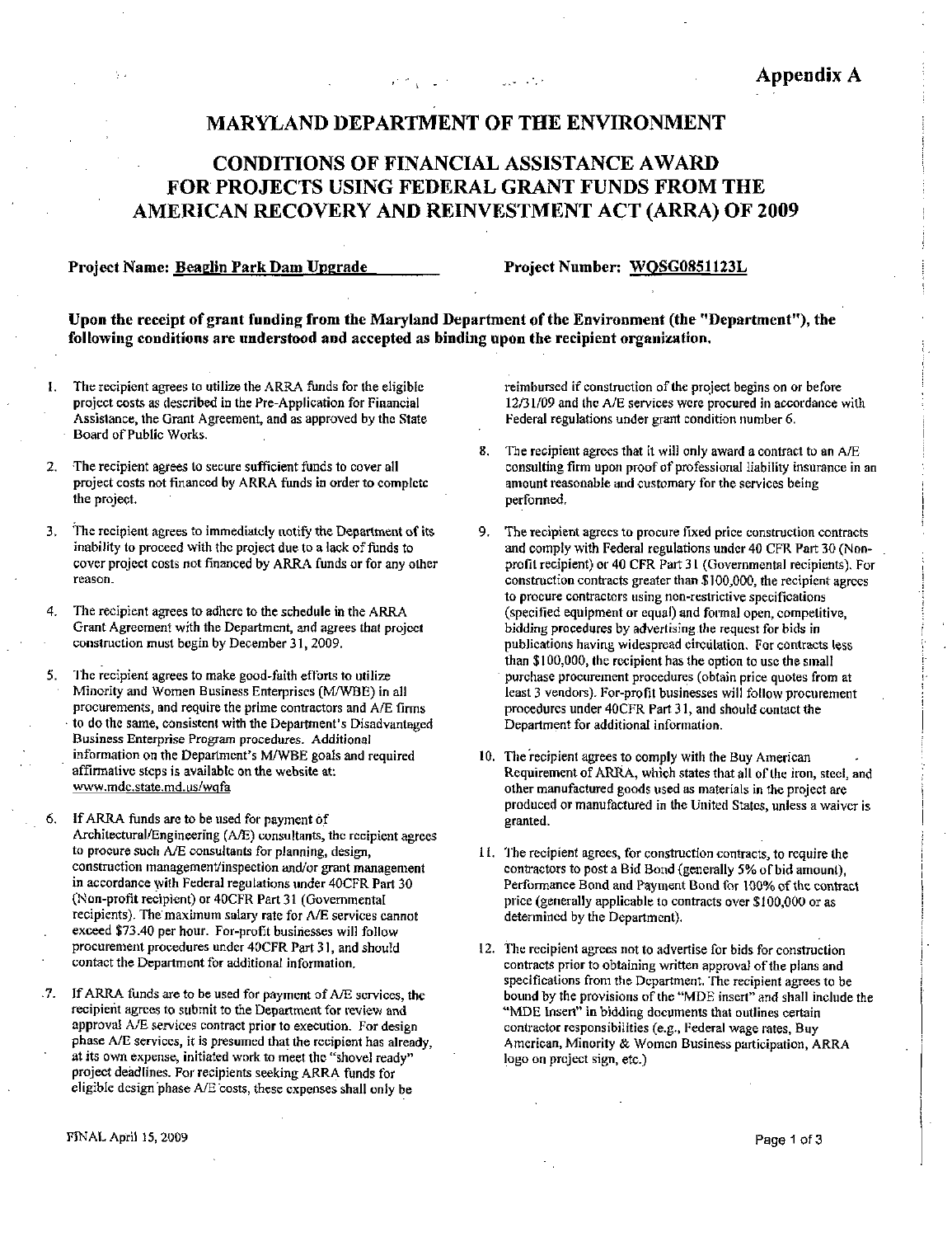- 13. The recipient agrees to submit to the Department for review and approval the following construction procurement documents prior to contract award The recipient agrees to submit to the Department for review and<br>approval the following construction procurement decuments,<br>prior to contract award:<br>a. Project budget;<br>b. Recipient's certification that all necessary permits
	- a. Project budget;
	-
	- c. Evidence of advertising for construction bids;
	- d. Bid tabulation, summarizing all bids received, and the of-way and easements have been secured;<br>Evidence of advertising for construction bids;<br>Bid tabulation, summarizing all bids received, are<br>recipient's recommendation of award to the low,<br>responsive, responsible bidder;<br>Bid responsive, responsible bidder;
	- e. Bid detail for the low, responsive, responsible bidder (selected bidder);
	- f. M/WBE participation information. The list of documents to be completed by the contractor are in the "MDE Insert" that is included with the contract bidding documents
	- g. Signed assurances from the selected contractor (e.g., g. Signed assurances from the selected contractor (e.g.,<br>Debarment, Anti-kickback etc.) from the selected bidder<br>provided in the "MDE Insert" that is included with the<br>contract bidding documents;<br>h. Recipient's certificati provided in the "MDE Insert" that is included with the contract bidding documents
	- Recipient's certification that adequate A/E inspection and<br>supervision will be provided at the construction site to ensure project constmction conforms with the approved plans and specifications
- 14. Prior to construction start, the recipient agrees to secure all<br>necessary permits, rights-of-way and easements, and undertake necessary permits rights of way and easements with the approved<br>Plans and specifications.<br>Prior to construction start, the recipient agrees to secure all<br>necessary permits, rights-of-way and easements, and undertake<br>any re permitting or state clearinghouse reviews.
- 15. The recipient agrees to follow best construction management and inspection practices to constmct the project in accordance with plans and specifications approved by the Department
- 16. The recipient agrees to post a project sign displaying the ARRA logo in he manner and format prescribed by the Department prior to initiating construction.
- 17. The recipient agrees to obtain prior written approval from the Department for all change orders that significantly alter the project. Change orders that do not significantly alter the project do not require prior approval; however, they must be submitted to the Department within 30 calendar days of execution, for eligibility review, if ARRA funds are to cover the change order costs
- 18. The recipient agrees to permit and assist the Department's employees or its contractors to monitor the project construction during normal working hours
- 19. The recipient agrees to allocate sufficient funds and operate and maintain the facilities, in accordance with applicable sections of Title 9 of the Environment Article, for the purposes for which it was constructed
- 20. The recipient agrees to comply with all requests for data related to the use of the funds and provide any reasonable information including reports concerning the project in a manner and form prescribed by the Department
- 21. The recipient agrees to allow a representative of the Office of the Inspector General to a) examine any of its records, records of its contractors, subcontractors and b) interview any of its officers or employees, subcontractors regarding this transaction. The recipient is aware that providing false, fictitious or misleading information with respect to the receipt and disbursement of these funds may result in criminal, civil or administrative fines and/or penalties
- 22. The recipient agrees to seek all payments on a reimbursement basis, unless otherwise authorized by the Department.
- 23 The recipient agrees to maintain project and accounting records for <sup>a</sup> period of three years following the administrative closeout of the project and make them available to on a reimbur<br>Department.<br>Department's<br>Department's<br>I make them a<br>when requeste he Department for inspection and audit when requested
- 24. The recipient agrees to require, in their contract documents, the prime contractor and AEfirms to maintain all project and accounting records relating to the grant for three years after final payment on the project, and indicate that the Recipient, the State or Federal government may audit any records in conjunction with a project, in person or by requesting a copy of the records.
- 25. The recipient agrees to comply with Title VI of the Civil Rights Act of 1964 - no person in the United States shall, on the ground of race, color, or national origin, be excluded from participation in, be denied the benefits of, or be otherwise subjected to discrimination under program oractivity for which the applicant received ARRA grant assistance
- 26 The recipient agrees that no ARRA funds are to be used in lobbying the federal government or in litigation against the U.S. lobbying the federal government or in litigation against the U.S.<br>unless authorized under existing law. The recipient shall abide by<br>OMB Circulars A-21, A-87 or A-122 which prohibit the use of<br>graph finds for litigation ag OMB Circulars A-21, A-87 or A-122 which prohibit the use of grant funds for litigation against the U.S. or for lobbying or other political activities
- 27. The recipient agrees:
	- a. to comply with 40 CFR Part 34: New Restrictions on Lobbying. The recipient is required to submit certifications and disclosure forms to the Department, which forms shall be provided to the recipient
- b. to comply with the Byrd Anti-Lobbying Amendment, and understands that any prohibited expenditure under Title 40 by the interact government of an infiguro against the 0.3.<br>
So authorized under existing law. The recipient shall abide is<br>
defined as Circulars A-21, A-87 or A-122 which prohibit the use of<br>
funds for literation against t CFR Part 34 or failure to file certification or lobbying forms<br>shall be subject to a civil penalty of not less than  $$10,000$  and<br>not mem than  $$100,000$  for each sub superditum. shall be subject to a civil penalty of not less than  $$10,000$  and not more than  $$100,000$  for each such expenditure.
- 28. The recipient certifies that it is not organized as a Section  $501(c)(4)$  non-profit organization as described in the Internal shall be subject to a civil penalty of not less than \$10,000 and<br>not more than \$100,000 for each such expenditure.<br>The recipient certifies that it is not organized as a Section<br> $501(c)(4)$  non-profit organization as describ it does not and will not engage in lobbying activities.
- 29. The recipient certifies that it is not Debarred or Suspended from receiving financial assistance and agrees to comply with Subpart <sup>C</sup> of <sup>2</sup> CFR Part 180 and <sup>2</sup> CPR Part <sup>1</sup> S32 regarding Debarment and Suspension
- 30. The recipient agrees to comply with 42 U.S.C. 6962 which requires that preference be given in procurement programs to purchase of specific products containing recycled materials in any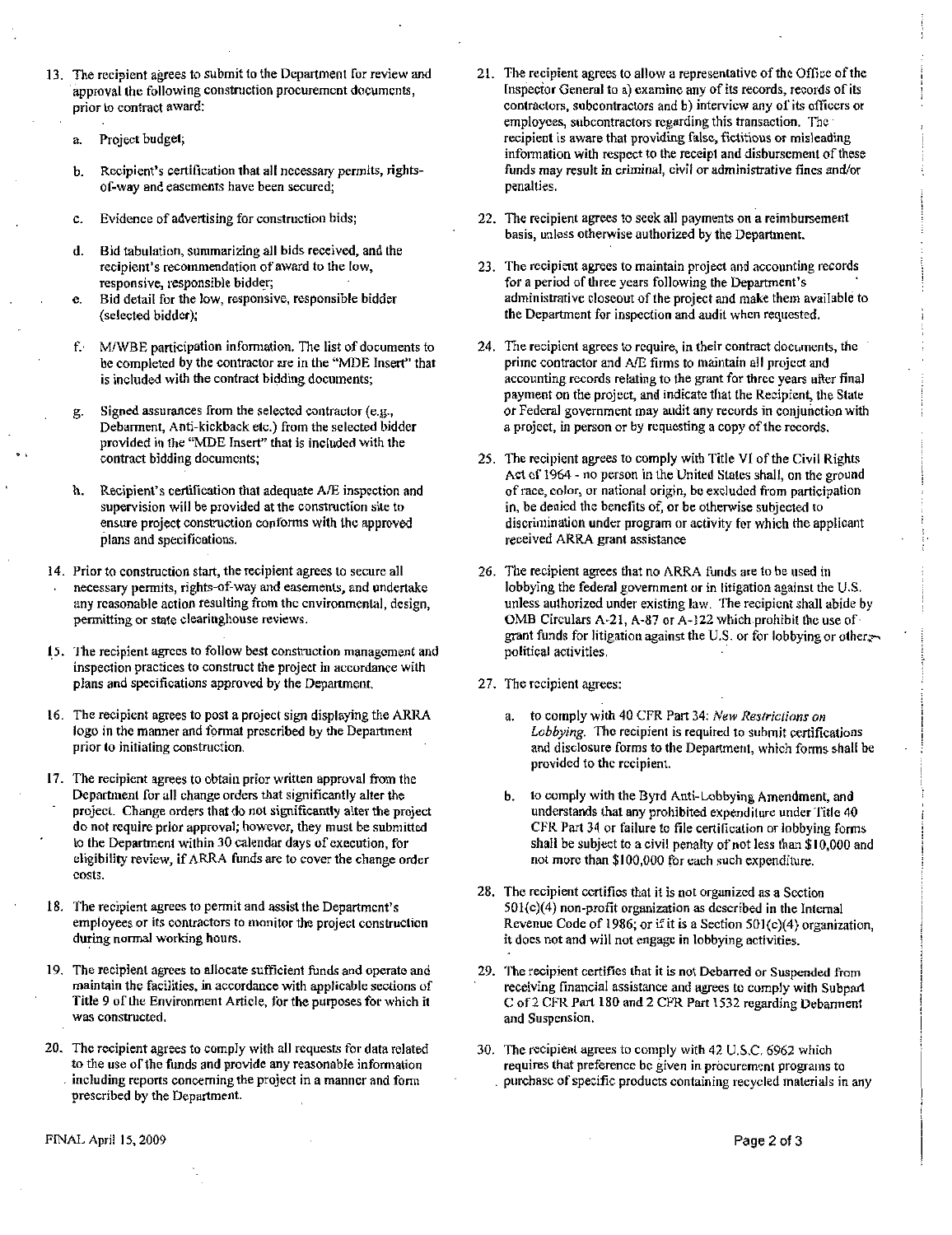acquisition of items exceeding \$10,000 or where the quantity of items in the preceding year was \$10,000 or more.

- 31. The recipient agrees to comply with Section 106 of the Trafficking Victims Protection Act of 2000, as amended and shall not engage or have its employees, subrecipients and subrecipicnts' employees engage in severe forms of trafficking in persons during the period of time that the award is in effect, procure a commercial sex act during the period of time that the award is in effect; or use forced labor in the performance of the award.
- 32. The recipient agrees to comply with Section 1533 of the ARRA regarding protection of whistleblowers.
- 33. The recipient shall ensure that awards comply with the standards in Section 210 (a)-(d) of OMB Circular A-133 and are not used to acquire commercial goods or services for the recipient.
- 34. The recipient must promptly refer to EPA's Inspector General any credible evidence that an employee, contractor, subcontractor or other person has committed a false claim under the False Claims Act or has committed a criminal or civil violation of laws pertaining to fraud, conflict of interest, bribery, gratuity or similar misconduct involving ARRA funds.
- 35. The recipient shall not use ARRA funds for a casino or other gambling establishment, aquarium, zoo, golf course or swimming pool.
- 36. The recipient agrees to comply with OMB Circular A-133 Single Audit Act, which requires the recipient to obtain a single audit from an independent auditor if total federal expenditures exceed \$500,000 in any fiscal year. The Department will notify the recipient on the amount of federal funds disbursed in any fiscal year.
- 37. At the completion of the construction of the project, the recipient agrees to submit, if appropriate to the project, a set of "as built" drawings certified by a professional engineer or a soil conservation district engineer.
- 38. The recipient agrees to submit a final claim for reimbursement of costs within sixty days of the Department's final inspection of the project.
- 39. The recipient agrees that the State Board of Public Works may terminate financial assistance upon the recommendation of the Department, if the Department determines in its discretion that there is:
	- failure to perform without good cause; or a.
	- gross abuse or corrupt practices in the administration of the ħ. project; or
	- poor, non-standard, or unsafe construction procedures; or
	- đ. failure to comply with any of the conditions of financial assistance award or applicable Federal/State laws, regulations or Departmental policies; or
	- failure to adhere with the approved project schedule. e.
- 40. The recipient agrees to repay the State, immediately upon demand:
	- any funds received that were misapplied (i.e., not expended in accordance with the terms of these conditions of financial assistance award or applicable State laws, regulations and Departmental policies);
	- any excess funds received (i.e., total funding received from h., several funding sources exceeds 100% of project costs);
	- the depreciated value (on a straight line basis) of the ARRA c. grant, if the ARRA project assets are sold by a public entity or a non-profit entity, to a for-profit entity anytime within 20years of project completion.

In the event that the recipient fails to repay the funds upon demand, the State shall have the right to offset or withhold any funds in the possession of any State agency (that may be due to the recipient) in an amount equal to the questioned funds, plus interest at a rate of 10% per annum.

- 41. The recipient agrees to disclose in writing to the Department all pending litigation, and any conflict of interest related to the financing of the project.
- 42. The recipient agrees that the Department may deny any request for funds if the recipient fails to comply with any of the above conditions of financial assistance award.

On behalf of the grant recipient, I agree to comply with the above Conditions of Financial Assistance Award and certify I am an authorized official to execute this document.

Signature of Recipient's Authorized Official

Newell W. Messick III, P.E., Acting Director Name and Title

 $5 - 26 - 06$ 

Date

030321699

Recipient's DUNS Number

FINAL April 15, 2009

Page 3 of 3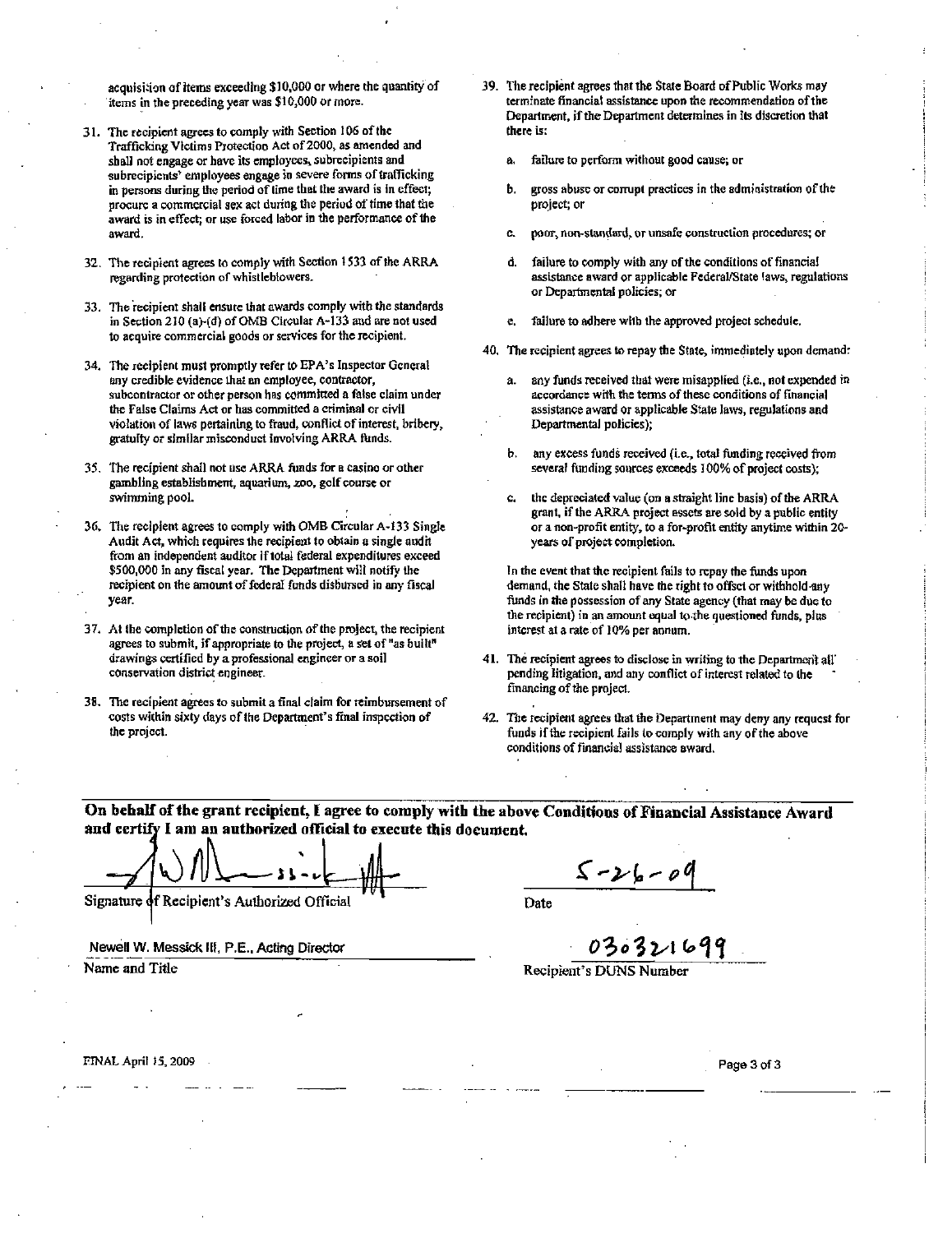#### GRANT AGREEMENT FOR FUNDING UNDER THE AMERICAN RECOVERY AND RELNVESTMENT ACT OF2009 FROM THE WATER QUALITY REVOLVING LOAN FUND **BETWEEN** MARYLAND DEPARTMENT OF THE ENVIRONMENT AND CITY OF SALISBURY

In accordance with the American Recovery and Reinvestment Act of 2009 (ARRA) the US EPA awarded a grant to the State from the Clean Water State Revolving Fund under Title 6 of the Federal Water Pollution Control Act.

As contemplated by ARRA, the General Assembly of the State has amended the Maryland Water Quality Financing Administration Act (the "Act"), codified at Sections 9-1601 through 9-1622 of the Environment Article of the Annotated Codc of Maryland, as amended, to authorize the Maryland Water Quality Financing Administration (the "Administration"), a unit of the Maryland Department of the Environment (the "Department"), to provide financial assistance in the form of grants, among other things, to eligible grantees for projects, as permitted or required by ARRA.

As a result, the Administration is providing financial assistance in the form of a grant to City of Salisbury (the "Grantee") in an amount of up to \$35,000 (Thirty Five Thousand Dollars) using ARRA funds under CFDA NUMBER 66.458 for the Fitzwater Street Storm Drain Replacement project (the "Project"), more particularly described as reducing flood issues by connecting stormdrain into the existing stormdrain system through a 12" pipe. Water will be filtered before it is released into the Wicomico River

Therefore, in consideration of the foregoing and the mutual promises and covenants contained herein, the Department acting by and through the Administration, and the Grantee hereby agree as follows

#### OBLIGATIONS OF GRANTEE FOR THE PROJECT

- I.1 The Grantee shall submit final biddable plans and specifications to the Department for approval, prior to July 30, 2009.
- L2 The Grantee shall open contract bids or proposals prior to September 30, 2009.
- I.3 The Grantee shall submit the construction contract procurement documents listed in Appendix A: Grant condition  $\#13$  to the Department for approval, within 30 days of bid opening and no later than October 30, 2009.
- 1.4 The Grantee shall start construction, on or before December 31, 2009.
- 1.5 If the Grantee fails to meet any of the due dates identified in Sections I.1 through I.4 above, this grant agreement shall automatically terminate and the Depurtrnent and Administration shall be released from any and all obligations to fmance the Project
- L6 The Grantee agrees to comply with all the requirements of the Conditions of Financial Assistance Award, which is attached as Appendix A to this agreement and incorporated by reference herein.
- I.7 The Grantee agrees to use these funds for eligible project costs only.<br>
I.8 The Grantee agrees to successfully complete the project by the comp
- The Grantee agrees to successfully complete the project by the completion date in the Pre-Application for Financial Assistance, unless an extension is granted by the Department.

FINAL April 15, 2009

Page 1 of 2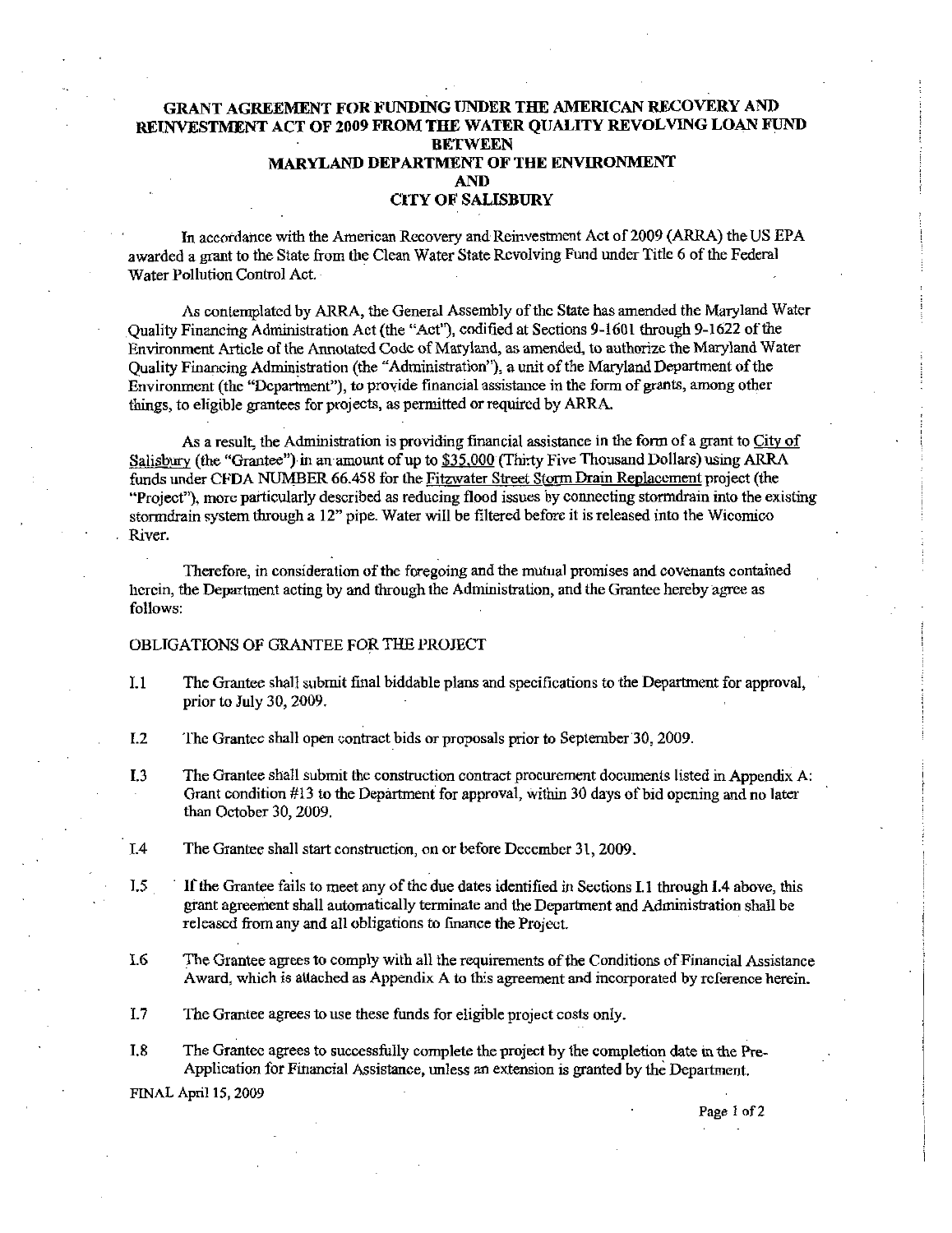$I.9$ The Grantee agrees to comply with the requirements set forth in the American Recovery and . Reinvestment Act of 2009, as may be amended from time to time, all applicable federal regulations, all applicable guidance issued by EPA, the Act, and any guidance or regulations promulgated thereunder.

#### OBLIGATIONS OF THE DEPARTMENT

 $\Pi.1$ The Department and the Administration shall use its best efforts to secure ARRA funds, State budget appropriation, and approvals from the Maryland Board of Public Works for the Project.

#### **GENERAL CONDITIONS**

- The financial assistance provided for under this Agreement is subject to availability of ARRA  $III.1$ funds and is contingent upon approval by the Maryland Board of Public Works.
- $III.2$ The financial assistance provided for under this Agreement is limited to eligible project costs, as determined by the Department in its sole discretion, not to exceed the amount identified in this Agreement.
- **HI.3** The Department or the Administration reserves the right to unilaterally terminate this Agreement without penalty for failure to comply with any of the terms of this Agreement or failure to comply with any of the terms of the Conditions of Financial Assistance Award.

#### **ATTEST:**

#### MARYLAND DEPARTMENT OF THE ENVIRONMENT

#### **WITNESS**

Jag Khuman, Director Maryland Water Quality Financing Administration

#### **EFFECTIVE DATE**

**ATTEST:** 

WITNESS

**CITY OF SALISBURY** Newell W. Mossick Hi, P.E.

Acting Director, Public Works

 $5 - 26 - 66$ **DATE** 

The effective date of this Agreement is the date of execution by the Maryland Department of the Environment shown above. This Agreement expires on September 30, 2012.

FINAL April 15, 2009

Page 2 of 2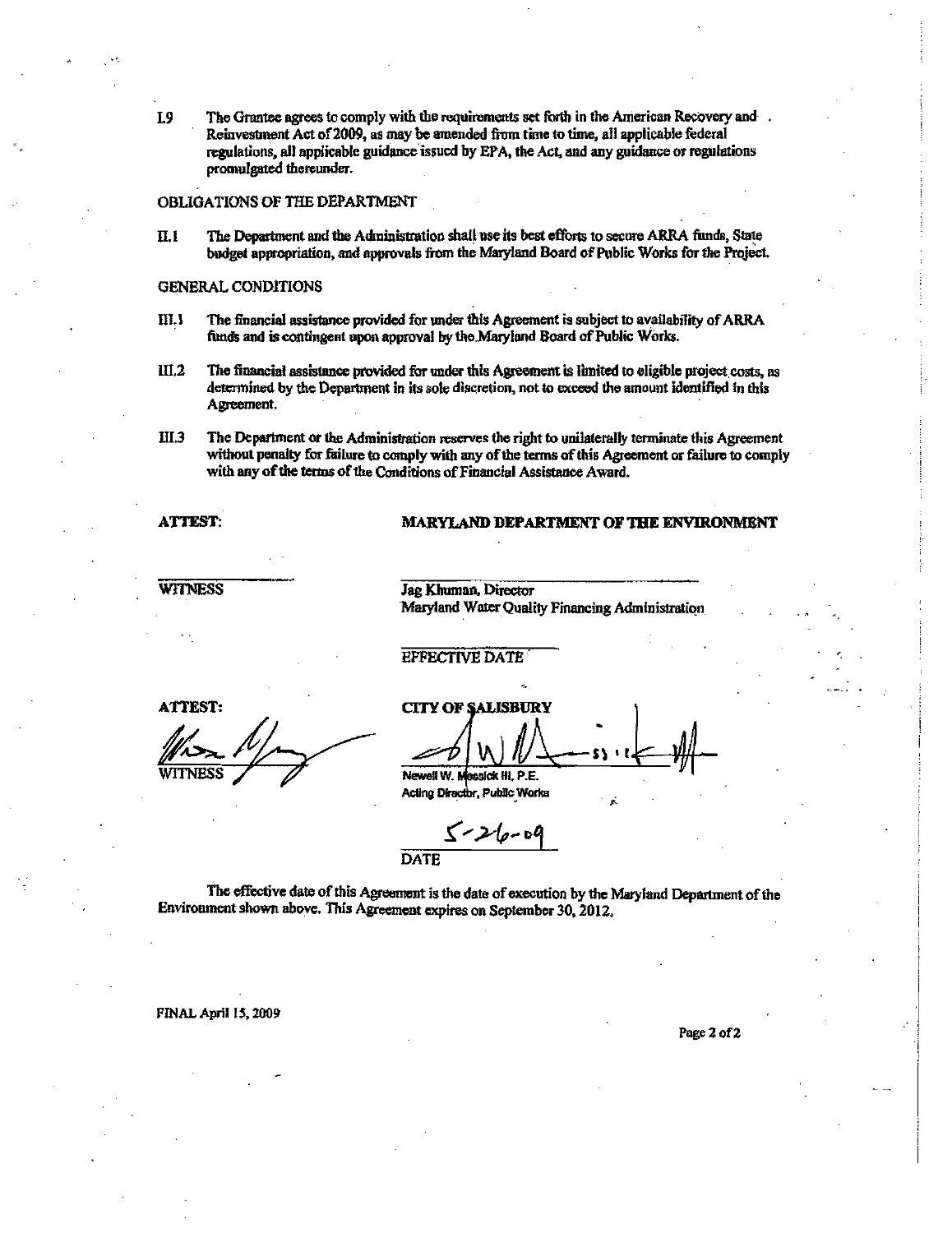#### MARYLAND DEPARTMENT OF THE ENVIRONMENT

نزابل الراجمة ورما

### CONDTTIONS OF FINANCIAL ASSISTANCE AWARD FOR PROJECTS USINC FEDERAL GRANT FUNDS FROM THE AMERICAN RECOVERY AND REINVESTMENT ACT (ARRA) OF 2009

#### Project Name: Fitzwater Street Storm Drain Replacement Project Number: WOSG08513231.

Upon the receipt of grant funding from the Maryland Department of the Environment (the "Department"), the following conditions are understood and accepted as binding upon the recipient organization

- 1. The recipient agrees to utilize the ARRA funds for the eligible<br>project costs as described in the Pre-Application for Financial<br>Assistance, the Grant Agreement, and as approved by the State Assistance, the Grant Agreement, and as approved by the State Board Of Public Works
- The recipient agrees to secure sufficient funds to cover all project costs not financed by ARRA funds in order to complete the project
- The recipient agrees to immediately notify the Department of its inability to proceed with the project due to <sup>a</sup> lack of funds to cover project costs not financed by ARRA funds or for any other reason
- 4. The recipient agrees to adhere to the schedule in the ARRA Fire recipient agrees to address to the schedule in the AKKA<br>Grant Agreement with the Department, and agrees that project<br>construction must begin by December 31, 2009.
- 5. The recipient agrees to make good-faith efforts to utilize construction must begin by December 31, 2009.<br>The recipient agrees to make good-faith efforts to utilize<br>Minority and Women Business Enterprises (M/WBE) in all<br>procurements, and require the prime contractors and A/E firn<br>t Minority and Women Business Enterprises (M/WBE) in all procurements, and require the prime contractors and  $A/E$  firms to do the same, consistent with the Department's Disadvantaged The recipient agrees to adhere to the schedule in the ARRA<br>Grant Agreement with the Department, and agrees that project<br>construction must begin by December 31, 2009.<br>The recipient agrees to make good-faith efforts to utili affirmative steps is available on the website at: Business Enterprise Program procedures. Additional<br>information on the Department's M/WBE goals and required<br>affirmative steps is available on the website at:<br>www.mde.state.md.us/wqfa
- 6. If ARRA funds are to be used for payment of Architectural/Engineering  $(A/E)$  consultants, the recipient agrees to procure such A/E consultants for planning, design, construction management/inspection and/or grant management in accordance with Federal regulations under 40CFR Part 30<br>(Non-profit recipient) or 40CFR Part 31 (Governmental (Non-profit recipient) or 40CFR Part 31 (Governmental<br>recipients). The maximum salary rate for A/E services cannot exceed \$73.40 per hour. For-profit businesses will follow procurement procedures under 40CFR Part 31, and should contact the Department for additional information.
- 7. If ARRA funds are to be used for payment of A/E services, the recipient agrees to submit to the Department for review and. approval A/E services contract prior to execution. For design phase A/E services, it is presumed that the recipient has already, at its own expense, initiated work to meet the "shovel ready" project deadlines. For recipients seeking ARRA funds for eligible design phase A/E costs, these expenses shall only be

reimbursed if construction of the project begins on or before 123109and the AIB services were procured in accordance with Federal regulations under grant condition number 6.

- The recipient agrees that it will only award a contract to an A/E consulting firm upon proof of professional liability insurance in an amount reasonable and customary for the services being performed
- 9. The recipient agrees to procure fixed price construction contracts and comply with Federal regulations under 40 CFR Part 30 (Nonprofit recipient) or 40 CFR Part 31 (Governmental recipients). For profit recipient) or 40 CFR Part 31 (Governmental recipients). For construction contracts greater than \$100,000, the recipient agrees<br>to procure contractors using non-restrictive specifications<br>(specified equipment or equa to procure contractors using non-restrictive specifications<br>(specified equipment or equal) and formal open, competitive. bidding procedures by advertising the request for bids in publications having widespread circulation. For contracts less than \$100,000, the recipient has the option to use the small purchase procurement procedures (obtain price quotes from at purchase procurement procedures (obtain price quotes from at<br>least 3 vendors). For-profit businesses will follow procurement<br>procedures under 40CFR Part 31, and should contact the<br>Department for additional information procedures under 40CFR Part 31, and should contact the Department for additional information.
- 10. The recipient agrees to comply with the Buy American Requirement of ARRA, which states that all of the iron, steel, and other manufactured goods used as materials in the project arc produced or manufactured in the United States, unless a waiver is granted
- 11. The recipient agrees, for construction contracts, to require the contractors to post a Bid Bond (generally 5% of bid amount), The recipient agrees, for construction contracts, to require the contractors to post a Bid Bond (generally 5% of bid amount), Performance Bond and Payment Bond for 100% of the contract price (generally orplicable to contra contractors to post a Bid Bond (generally 3% of bid amoun<br>Performance Bond and Payment Bond for 100% of the con-<br>price (generally applicable to contracts over \$100,000 or as<br>determined by the Department) determined by the Department
- 12. The recipient agrees not to advertise for bids for construction contracts prior to obtaining written approval of the plans and The recipient agrees not to advertise for bids for construction<br>contracts prior to obtaining written approval of the plans and<br>specifications from the Department. The recipient agrees to be<br>bound by the provisions of the " bound by the provisions of the "MDE insert" and shall include the "MDE Insert" in bidding documents that outlines certain contractor responsibilities (e.g., Federal wage rates, Buy American, Minority & Women Business participation, ARRA logo on project sign, etc.).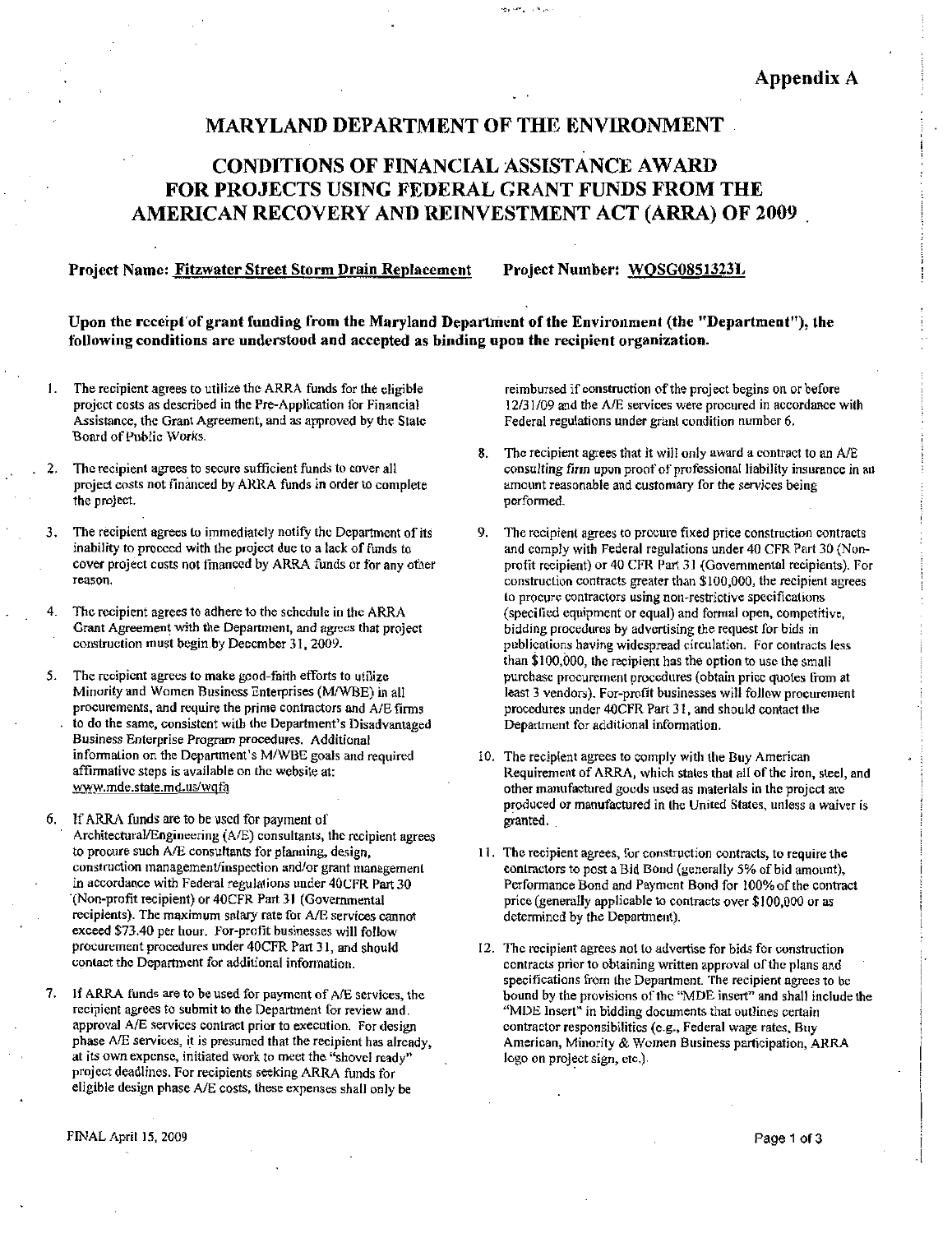- 73. The recipient agrees to submit to the Department for review and<br>
approval the following construction procurement documents,<br>
prior to contract award:<br>
a. Project budget;<br>
b. Recipient's certification that all necessary approval the following construction procurement documents, prior to contract award.
	- a. Project budget;
	- Recipient's certification that all necessary permits, rights-<br>of-way and easements have been secured;
	- c. Evidence of advertising for construction bids;
	- d Bid tabulation, summarizing all bids received, and the Recipient's certification that all necessary permit<br>of-way and easements have been secured;<br>Evidence of advertising for construction bids;<br>Bid tabulation, summarizing all bids received, an<br>recipient's recommendation of awa responsive, responsible bidder;
	- e. Bid detail for the low, responsive, responsible bidder (selected bidder);
	- f. M/WBE participation information. The list of documents to be completed by the contractor are in the "MDE Insert" that is included with the contract bidding documents;
	- g Signed assurances from the selected contractor (e.g.,<br>Debarment, Anti-kickback etc.) from the selected bidder Debarment, Anti-kickback etc.) from the selected bidder<br>provided in the "MDE Insert" that is included with the contract bidding documents;
	- h. Recipient's certification that adequate A/E inspection and supervision will be provided at the construction site to ensure project construction conforms with the approved plans and specifications
- 14. Prior to construction start, the recipient agrees to secure all necessary permits rights of way and easements and undertake<br>
Prior to construction start, the recipient agrees to secure all<br>
necessary permits, rights-of-way and easements, and undertake<br>
any reasonable action resulting f permitting or state clearinghouse reviews.
- 15 The recipient agrees to follow best construction management and inspection practices to construct the project in accordance with plans and specifications approved by the Department
- 16 The recipient agrees to post <sup>a</sup> project sign displaying the ARRA logo in the manner and format prescribed by the Department prior to initiating construction.
- I7 The recipient agrees to obtain prior written approval from the Department for all change orders that significantly alter the bepartment for an enalge orders that significantly alter the project<br>
do not require prior approval; however, they must be submitted<br>
to the Department within 30 calendar days of execution, for<br>
eligibility review, if ARRA do not require prior approval; however, they must be submitted to the Department within 30 calendar days of execution, for eligibility review, if ARRA funds are to cover the change order costs
- 18. The recipient agrees to permit and assist the employees or its contractors to monitor the project construction during normal working hours.
- 19. The recipient agrees to allocate sufficient funds and operate and maintain the facilities, in accordance with applicable sections of Title 9 of the Environment Article, for the purposes for which it was constructed.
- 20. The recipient agrees to comply with all requests for data related to the use of the funds and provide any reasonable information including reports concerning the project in a manner and form prescribed by the Department.
- 21. The recipient agrees to allow a representative of the Office of the Inspector General to a) examine any of its records, records of its contractors, subcontractors and b) interview any of its officers or employees, subcontractors regarding this transaction. The recipient is aware that providing false, fictitious or misleading information with respect to the receipt and disbursement of these funds may result in criminal, civil or administrative fines and/or penalties
- 22. The recipient agrees to seek all payments on a reimbursement basis, unless otherwise authorized by the Department.
- 23 The recipient agrees to maintain project and accounting records for a period of three years following the administrative closeout of he project and on a reimbur<br>Department.<br>Ind accountin<br>Department's<br>I make them a<br>when requeste make them available to the Department for inspection and audit when requested.
- 24. The recipient agrees to require, in their contract documents, the prime contractor and A/E firms to maintain all project and accounting records relating to the grant for three years after final payment on the project, and indicate that the Recipient, the State or Federal government may audit any records in conjunction with a project, in person or by requesting a copy of the records.
- 25. The recipient agrees to comply with Title VI of the Civil Rights Act of 1964 no person in the United States shall, on the ground of race, color, or national origin, be excluded from participation in, be denied the benefits of, or be otherwise subjected to discrimination under program oractivity for which Ihu applicant received ARRA grant assistance
- 26. The recipient agrees that no ARRA funds are to be used in ' lobbying the federal government or in litigation against the U.S. In, be defined the benefits of, or be otherwise subjected to<br>discrimination under program or activity for which the applicant<br>received ARRA grant assistance<br>The recipient agrees that no ARRA funds are to be used in<br>lobbyi OMB Circulars A-21, A-87 or  $\overline{A}$ -122 which prohibit the use of grant funds for litigation against the U.S. or for lobbying or other political activities
- 27. The recipient agrees:
	- a. to comply with 40 CFR Part 34: New Restrictions on Lobbying. The recipient is required to submit certifications and disclosure forms to the Department, which forms shall be provided to the recipient
	- b. to comply with the Byrd Anti-Lobbying Amendment, and understands that any prohibited expenditure under Title 40 CFR Part 34 or failure to file certification or lobbying forms<br>shall be subject to a civil penalty of not less than \$10,000 and<br>not more than \$10,000 for our less than 100,000 and shall be subject to a civil penalty of not less than \$10,000 and not more than \$100,000 for each such expenditure. and disclosure forms to the Department, which forms sl<br>provided to the recipient.<br>b. to comply with the Byrd Anti-Lobbying Amendment, a<br>understands that any prohibited expenditure under Title<br>CFR Part 34 or failure to fil
- 28. The recipient certifies that it is not organized as a Section  $501(c)(4)$  non-profit organization as described in the Internal<br>Revenue Code of 1986; or if it is a Section  $501(c)(4)$  organization,<br>it does not and will not engage in lobbying activities.
- 29. The recipient certifies that it is not Debarred or Suspended from receiving financial assistance and agrees to comply with Subpart C of 2 CFR Part 180 and 2 CFR Part 1532 regarding Debarment and Suspension
- 30. The recipient agrees to comply with 42 U.S.C. 6962 which requires that preference he given in procurement programs to purchase of specific products containing recycled materials in any